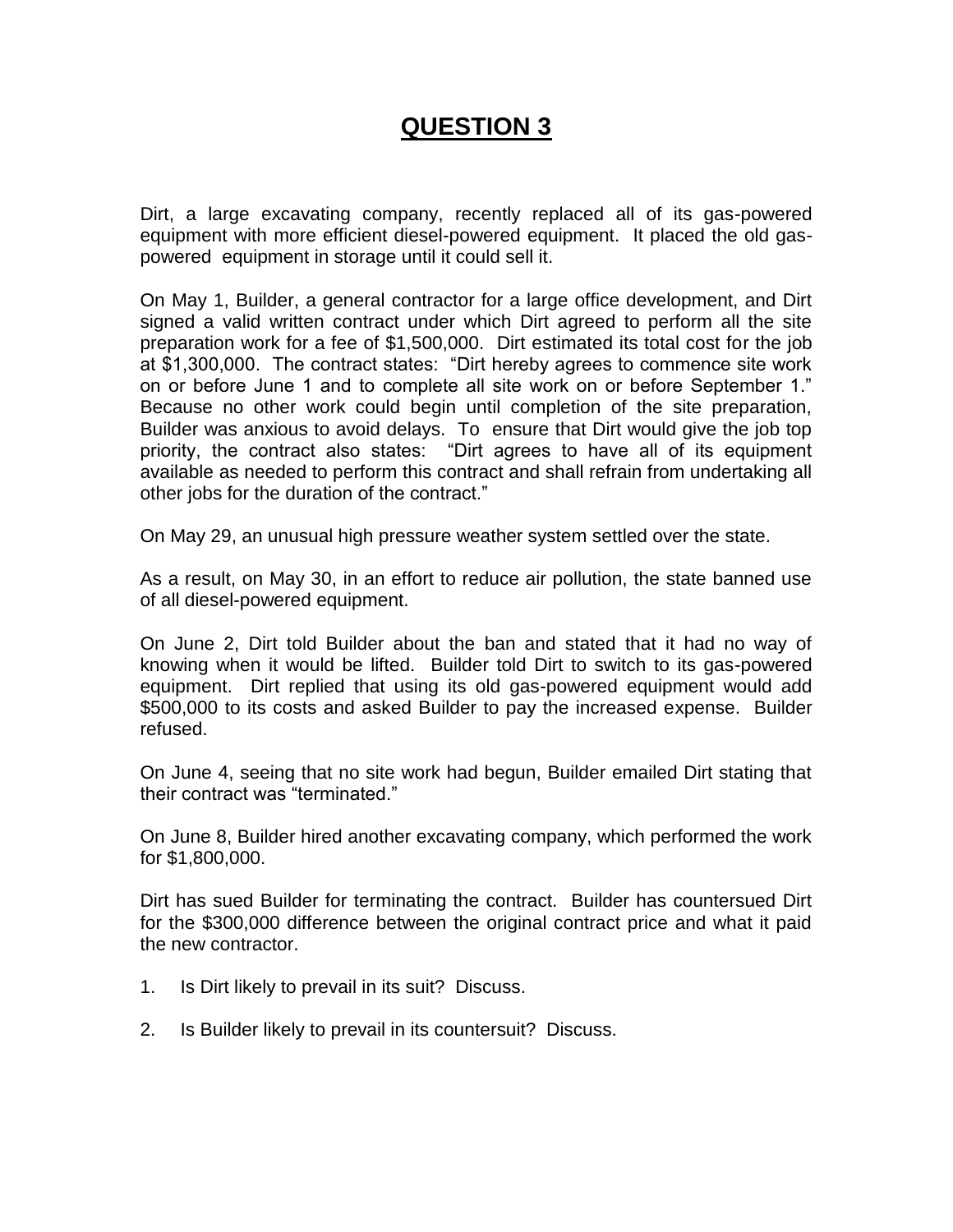#### **3)**

## 1. D v B

At issue is whether D is likely to prevail over B in a breach of contract, anticipatory repudiation, or detrimental reliance claim. D must establish that there was an enforceable contract and prove damages from the breach of that contract. B can raise as defenses that there was never an enforceable contract, that D was responsible for the breach, D had reason to believe there was a mistake, that there was no time of the essence clause,

### Applicable Law

The Uniform Commercial Code governs contracts for goods, whereas all other contracts are governed by common law. A good is defined as a movable object. Here the contract was for site preparation work, a service. The common law, not the UCC, is applicable here.

### Unilateral Contract

While bilateral contracts are formed by mutual exchange, contracts requiring a party to promise future performance are unilateral contracts.

### Statute of Frauds

The Statute of Frauds requires that contracts for an amount greater than \$500 must be committed to a signed writing executed by both parties to be enforceable. The contract was for \$1,500,000 in exchange for services. The Statute of Frauds applies here, but cannot successfully be raised as a defense because the contract meets its requirements.

### Breach of Contract

A party breaches a contract when one of its contractual obligations have not been fulfilled. D agreed to commence site preparation work on or before June 1 and to complete the job on or before September 1. On June 2, D had not begun performance, but notified B that the unforeseeable ban on their diesel-powered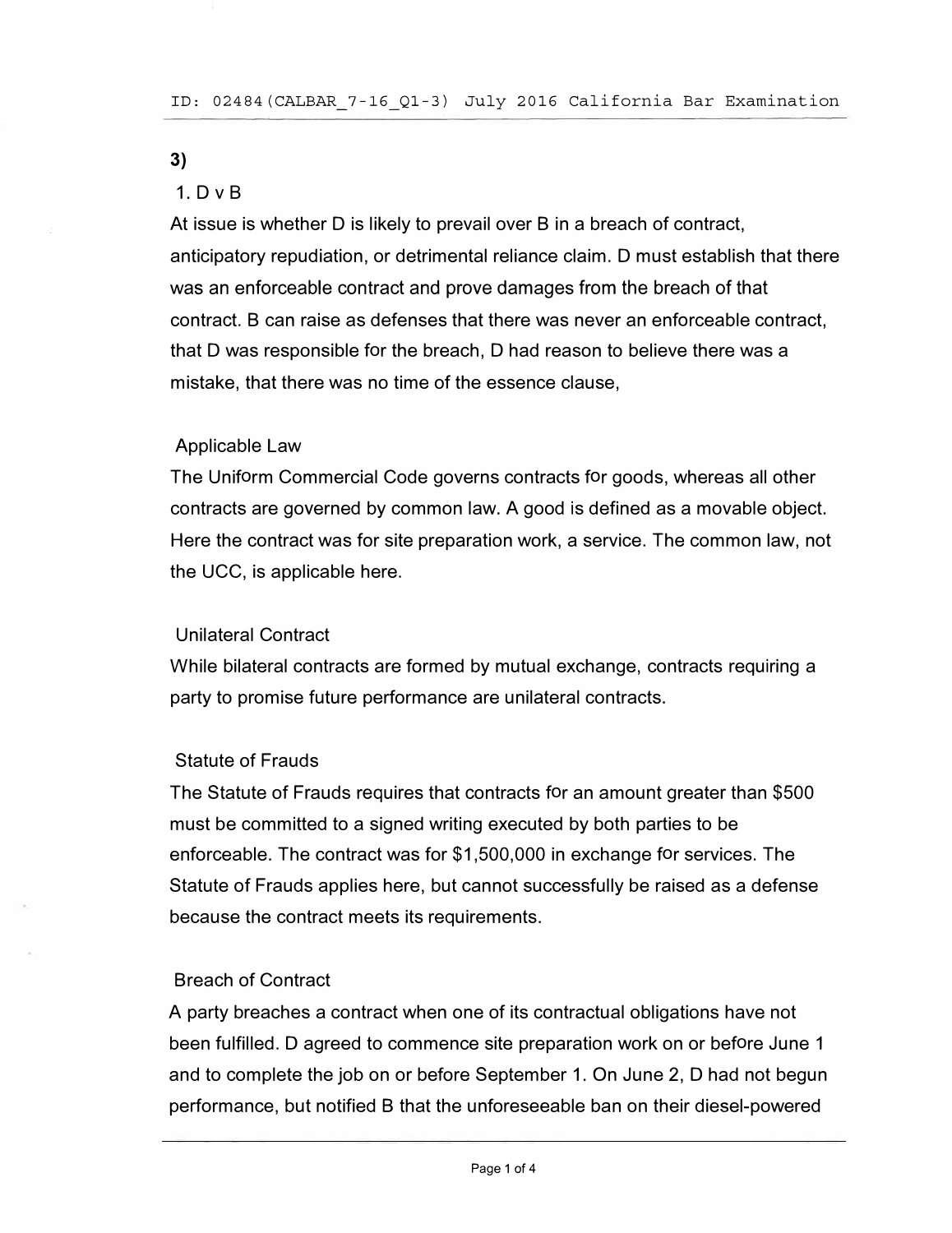equipment prevented them from immediately performing. D offered to continue performance with its old gas-powered equipment if the resulting \$500K in costs were covered, but B refused.

## Anticipatory Repudiation

If one party expressly indicates they will not perform under the contract, the other party may have a cause of action under an anticipatory repudiation theory. The weather system, legislation, and D's nonperformance up to June 2 do not give rise to an anticipatory repudiation theory. But once D expressly stated it could not perform under the circumstances, B had a potentially actionable anticipatory repudiation claim against D. B would have to demonstrate that it could not reasonably substitute D's performance without suffering substantial harm, which is unlikely to succeed.

## Time of the Essence Clause

In most cases, deadlines for services in contracts are not strictly enforceable unless the contract has a clause expressing that time is of the essence. B will argue that by having two deadlines -- rather than just a completion deadline -- it should have been apparent that the June 1 deadline constituted a time of the essense clause. D can raise as a defense that no express clause appears in the contract, and that if B really wanted to enforce the June 1 deadline, they could have imposed a liquidated damages clause for failing to meet the deadline. D is more likely to succeed as failure to meet deadlines is frequent in construction contracts, and B as a general contractor was well situated to make the deadline enforceable.

## Detrimental Reliance

B might bring a claim for damages under a detrimental reliance theory. But B does not seem to have purposefully given up other opportunities in hiring D, so that's out.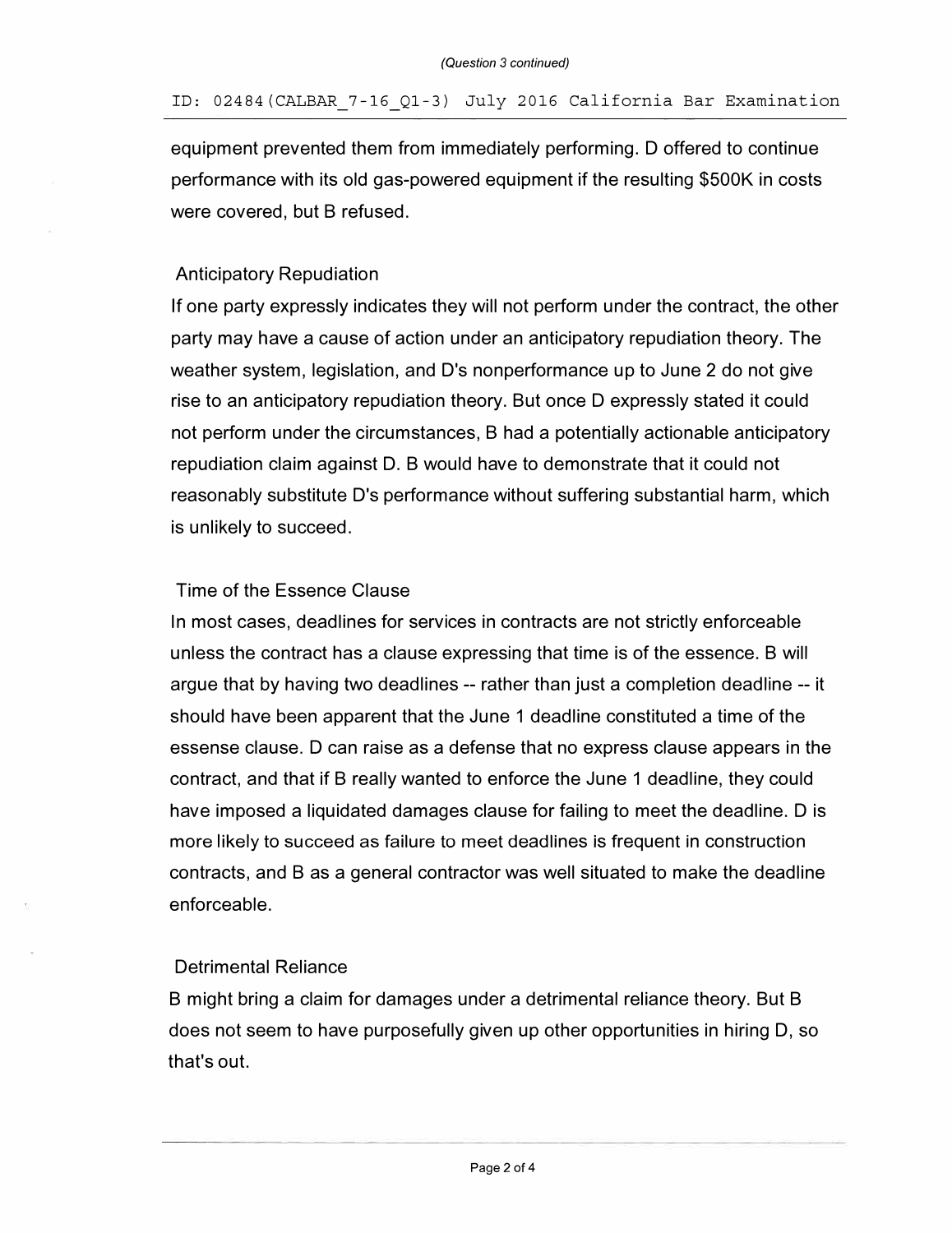#### Mistake

D is likely to raise as a defense that given the small margin between D's estimate -- not guarantee -- of the job cost at \$1.3M and the offered fee of \$1.5M, B should have suspected the possibility the agreement was too good to be true, or the high risk that the costs would exceed the offered fee, resulting in a frustration of D's purpose of performing its obligation. A court will likely agree that B, a general contractor, should have suspected the possibility issues would arise from accepting D's low bid.

#### Change of Circumstances

D seems to have already raised change of circumstances in its discussion with B as a defense to enforcing the original contract. A party may rescind a contract when unforeseeable change of circumstances make it impossible for them to perform their obligations under the original contract. Here D had no apparent way of foreseeing the arrival of a high pressure weather system and the eventual prohibition on its diesel-powered equipment. Even after the high pressure weather system settled on May 29, B is unlikely to be able to show this created a foreseeable expectation that D would not be able to perform. On May 30, the state prohibited use of all diesel-powered equipment. Because D provided its estimate based upon the reasonable expectation it would be able to use the more efficient diesel equipment, this situation seems satisfy the change of circumstances relieving D of its contractual obligations.

### Damages

B is unlikely to show that it suffered any damages as a result of its business with D. B did not give up a comparable offer in order to contract with D, nor did the other excavating company apparently cost D more as a result of B's contracting with D. The completion deadline is months away, but even if it had passed, D would have to show it suffered damages resulting from the missed deadline. And nevertheless, D did not include a time-of-the-essence clause or impose liquidated damages.